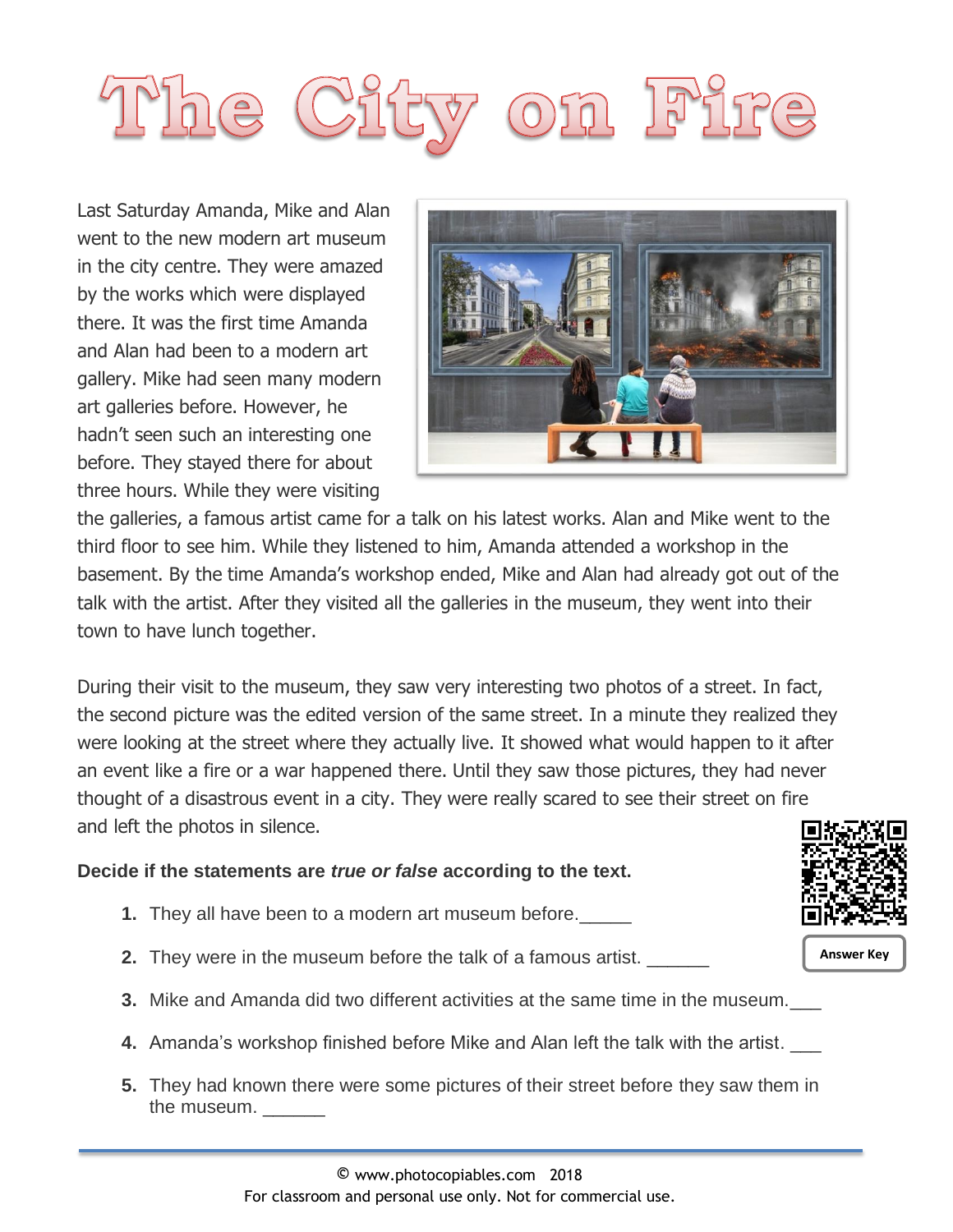# he City on Fir

Last Saturday Amanda, Mike and Alan went to the new modern art museum in the city centre. They were amazed by the works which were displayed there. It was the first time Amanda and Alan had been to a modern art gallery. Mike had seen many modern art galleries before. However, he hadn't seen such an interesting one before. They stayed there for about three hours. While they were visiting



the galleries, a famous artist came for a talk on his latest works. Alan and Mike went to the third floor to see him. While they listened to him, Amanda attended a workshop in the basement. By the time Amanda's workshop ended, Mike and Alan had already got out of the talk with the artist. After they visited all the galleries in the museum, they went into their town to have lunch together.

During their visit to the museum, they saw very interesting two photos of a street. In fact, the second picture was the edited version of the same street. In a minute they realized they were looking at the street where they actually live. It showed what would happen to it after an event like a fire or a war happened there. Until they saw those pictures, they had never thought of a disastrous event in a city. They were really scared to see their street on fire and left the photos in silence.

### **Decide if the statements are** *true or false* **according to the text.**

- **1.** They all have been to a modern art museum before. \_\_\_\_\_
- **2.** They were in the museum before the talk of a famous artist.
- **3.** Mike and Amanda did two different activities at the same time in the museum. \_\_\_
- **4.** Amanda's workshop finished before Mike and Alan left the talk with the artist. \_\_\_
- **5.** They had known there were some pictures of their street before they saw them in the museum.